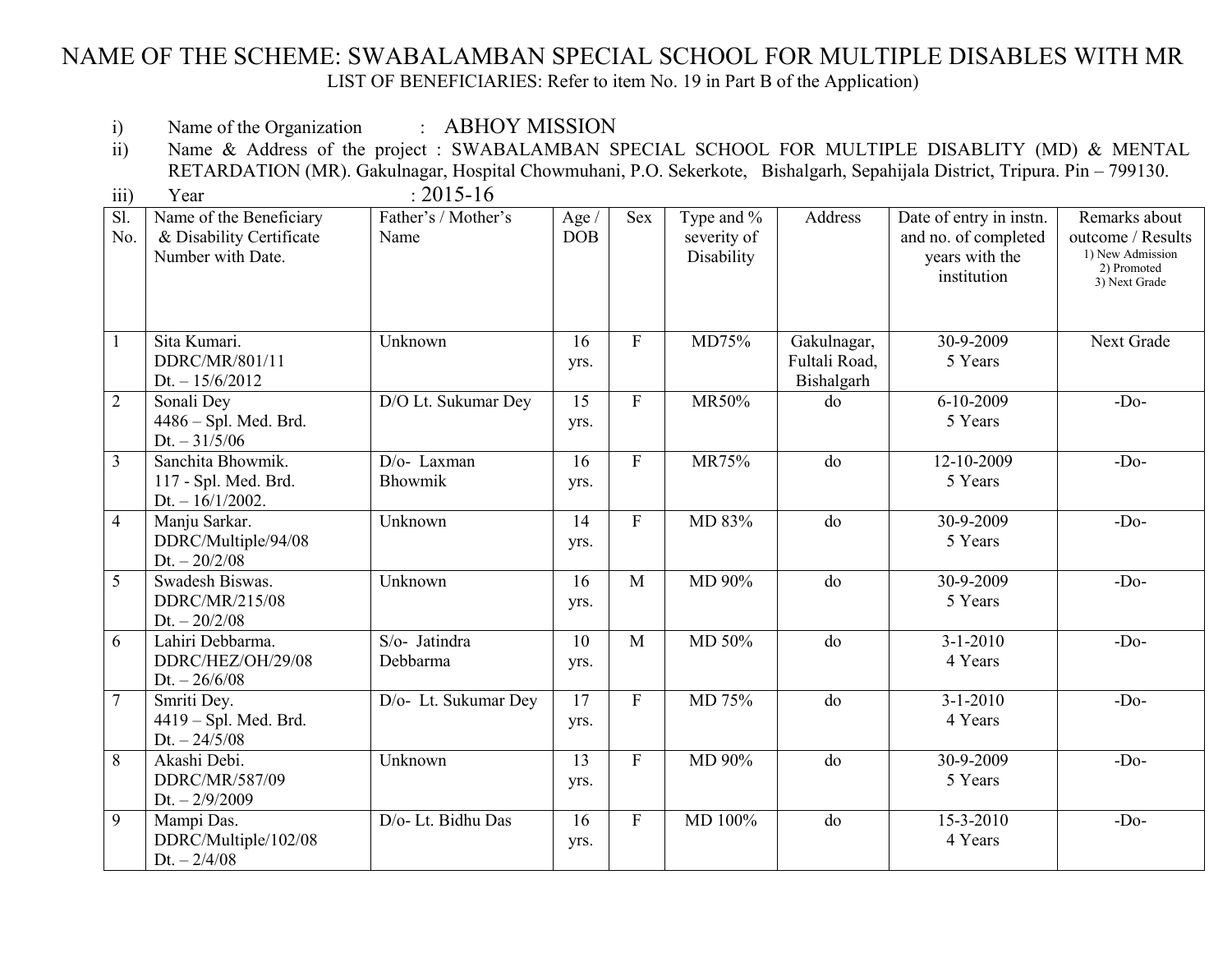| 10              | Bisakha Sarkar.<br>2212 - Spl. Med. Brd. | Narayan Ch. Sarkar  | 15<br>yrs.      | $\overline{F}$ | MD 100% | do             | 25-2-2010<br>4 Years | $-Do-$        |
|-----------------|------------------------------------------|---------------------|-----------------|----------------|---------|----------------|----------------------|---------------|
|                 | $Dt. - 08/12/04$                         |                     |                 |                |         |                |                      |               |
| 11              | Anju Munda.                              | Unknown             | $\overline{13}$ | $\mathbf{M}$   | MR 75%  | do             | 30-9-2009            | $-Do-$        |
|                 | DDRC/MR/415/08                           |                     | yrs.            |                |         |                | 5 Years              |               |
|                 | $Dt. - 26/11/2008$                       |                     |                 |                |         |                |                      |               |
| 12              | Ratna Das.                               | D/o- Swadesh Das    | 16              | $\overline{F}$ | MD 70%  | do             | $25 - 2 - 2010$      | $-Do-$        |
|                 | 1789 - Spl. Med. Brd.                    |                     | yrs.            |                |         |                | 4 Years              |               |
|                 | $Dt. - 16/6/04$                          |                     |                 |                |         |                |                      |               |
| 13              | Suman Saha.                              | S/o- Sujit Saha     | 14              | $\mathbf{M}$   | MD 77%  | do             | $15 - 3 - 2010$      | $-Do-$        |
|                 | DDRC/Multiple/431/12                     |                     | yrs.            |                |         |                | 4 Years              |               |
| 14              | $Dt. - 11/4/12$<br>Kalyani Barman        | Unknown             | 16              | $\overline{F}$ | MR 50%  | do             | 30-9-2009            | $-Do-$        |
|                 | DDRC/MR/261/08                           |                     |                 |                |         |                | 5 Years              |               |
|                 | $Dt. - 14/5/2008$                        |                     | yrs.            |                |         |                |                      |               |
| $\overline{15}$ | Marani Debnath                           | Unknown             | 17              | $\overline{F}$ | MD 50%  | do             | $30 - 9 - 2009$      | $-Do-$        |
|                 | DDRC/OH/1230/08                          |                     | yrs.            |                |         |                | 5 Years              |               |
|                 | $Dt. - 14/05/2008$                       |                     |                 |                |         |                |                      |               |
| 16              | Ajoy Kumar.                              | Unknown             | 10              | $\overline{M}$ | MR 75%  | do             | 30-9-2009            | $-Do-$        |
|                 | DDRC/MR/941/2012                         |                     | yrs.            |                |         |                | 5 Years              |               |
|                 | Dt. $-6/6/2012$                          |                     |                 |                |         |                |                      |               |
| 17              | Megha Kumari.                            | Unknown             | 11              | $\mathbf F$    | MR 50%  | do             | 30-9-2010            | $-Do-$        |
|                 | DDRC/MR/856/11                           |                     | yrs.            |                |         |                | 4 Years              |               |
|                 | $Dt. - 14/12/2011$                       |                     |                 |                |         |                |                      |               |
| 18              | <b>Bulbul Kumari</b>                     | Unknown             | $\overline{09}$ | $\overline{F}$ | MD 83%  | $\overline{d}$ | $03 - 08 - 2010$     | $-Do-$        |
|                 | DDRC/MUL/545/2013                        |                     | yrs             |                |         |                | 4 Years              |               |
|                 | $Dt. - 21/08/2013$                       |                     |                 |                |         |                |                      |               |
| 19              | Anjali Dey                               | D/O- Smt. Sandhya   | $\overline{13}$ | $\overline{F}$ | MR 90%  | do             | 29-04-2014           | New Admission |
|                 | DDRC/MR/1201/2014                        | Dey                 | yrs.            |                |         |                | 6 Months             |               |
|                 | $Dt. - 05/03/2014$                       |                     |                 |                |         |                |                      |               |
| 20              | Papi Das                                 | D/O- Sri Tulshi Das | 06              | $\overline{F}$ | MD 90%  | D <sub>0</sub> | $22 - 04 - 2014$     | New Admission |
|                 | DDRC/MR/1192/2014                        |                     | yrs.            |                |         |                | 6 Months             |               |
|                 | $Dt. - 12/02/2014$                       |                     |                 |                |         |                |                      |               |
| 21              | Jhuma Debnath                            | D/O-Lt. Manindra    | 14              | $\overline{F}$ | MR 75%  | D <sub>0</sub> | 05-04-2014           | New Admission |
|                 | DDRC/MR/204/MR                           | Debnath             | yrs.            |                |         |                | 6 Months             |               |
|                 | Dt. $-30/1/08$                           |                     | 13              | M              | MR 80%  | Do             | 17-04-2014           | New Admission |
| 22              | Papan Dey.<br>DDRC/MR/KHW/02/10          | S/O- Pradip Dey     |                 |                |         |                | 6 Months             |               |
|                 | $Dt. - 30/09/2010$                       |                     | yrs.            |                |         |                |                      |               |
|                 |                                          |                     |                 |                |         |                |                      |               |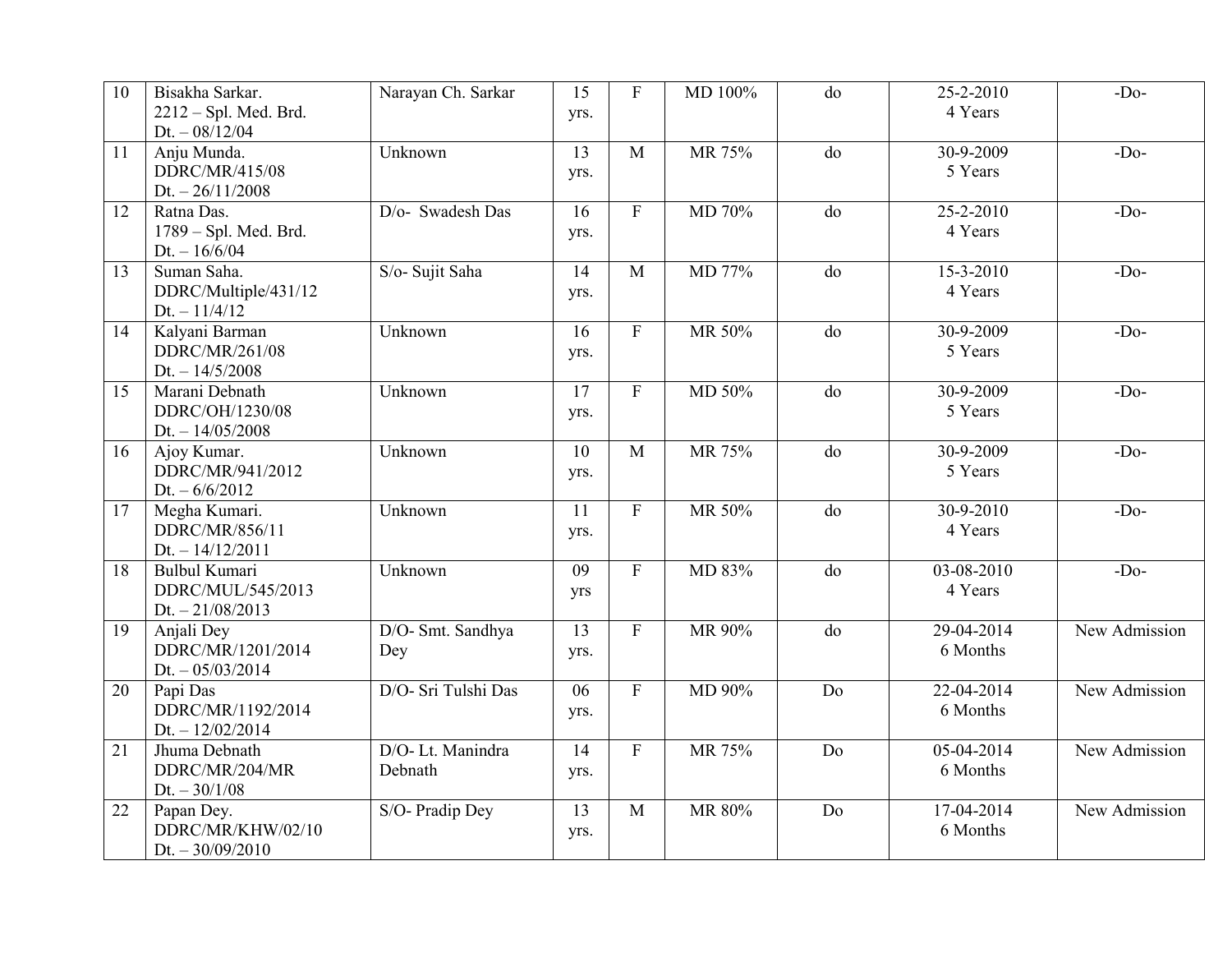| 23  | Susmita Kumari<br>DDRC/MR/1176/14<br>Dt. $-1/1/2014$               | Unknown                      | 13<br>yrs.              | ${\bf F}$                 | MR 75%  | Do                               | 15-04-2014<br>6 Months            | New Admission |
|-----|--------------------------------------------------------------------|------------------------------|-------------------------|---------------------------|---------|----------------------------------|-----------------------------------|---------------|
| 24  | Lipika Debnath<br>DDRC/SPH/1013/12<br>$Dt. - 25/7/2012.$           | D/O- Uttam Debnath           | 14<br>yrs.              | $\boldsymbol{\mathrm{F}}$ | MD 80%  | Do                               | $03-04-2014$<br>6 Months          | New Admission |
| 25  | Tanusree Das<br>DDRC/OH/4226/2013<br>Dt. $-04/09/2013$ .           | D/o- Prabir Das              | 08<br>yrs.              | $\mathbf{F}$              | MD 100% | Jogendranagar,<br>Agt            | $15 - 11 - 2010$<br>4 Years       | Next Grade    |
| 26. | Lagnajita Debnath.<br>DDRC/MR/796/11<br>Dt. $-8/6/2011$            | D/o- Chunilal Debnath        | $\overline{10}$<br>yrs. | ${\bf F}$                 | MR 65%  | Indranagar,                      | $21 - 11 - 2010$<br>4 Years       | Next Grade    |
| 27  | Samir Debbarma<br>(Not yet submitted by the<br>parents)            | S/o- Budhia Debbarma         | $\overline{17}$<br>yrs. | M                         | MR 80%  | Chandraram<br>Kobra Para,        | 29-12-2010<br>4 Years             | Next Grade    |
| 28  | Arijit De.<br>(Not yet submitted by the<br>parents)                | S/o-Biswajit De              | 09<br>yrs.              | M                         | MD 90%  | Nutannagar,                      | $\overline{20-1-2011}$<br>3 Years | Next Grade    |
| 29  | Prasenjit Chakraborty<br>DDRC/Multiple/96/08<br>$Dt. - 19/03/2008$ | S/o- Gouranga<br>Chakraborty | 13<br>yrs.              | M                         | MD 85%  | 79 Tilla,<br>Agartala            | $30-1-2011$<br>3 Years            | Next Grade    |
| 30  | Arindam Deb.<br>DDRC/Multiple/153/08<br>$Dt. - 27/8/2008$          | S/o-Ramchandra Deb           | 09<br>yrs.              | M                         | MD 75%  | Jogendranagar,<br>Agartala       | $4 - 3 - 2011$<br>3 Years         | Next Grade    |
| 31  | Kiran Kumar Das.<br>SLAB/AGMC/192/13<br>Dt. $-17/01/2013$ .        | S/O- Sudhir Ch. Das          | 16<br>yrs.              | M                         | MR 90%  | <b>ONGC Colony</b> ,<br>Agartala | 15-04-2014<br>6 Months            | New Admission |
| 32  | Subrata Das.<br>DDRC/Multiple/409/20<br>Dt. $-22/6/2011$           | S/O- Susil Kr. Das           | $\overline{11}$<br>yrs. | $\overline{M}$            | MD 72%  | Radhanagar,<br>Agartala,         | 25-04-2014<br>6 Months            | New Admission |
| 33  | Ankita Bhowmik<br>DDRC/OH/3328/2012<br>$Dt. - 13/6/2012.$          | D/o- Nirmal Bhowmik          | $\overline{08}$<br>yrs. | $\overline{F}$            | MD 70%  | Bishalgarh                       | $25-04-2014$<br>6 Months          | New Admission |
| 34  | Anisha Barua.<br>DDRC/MR/1255/2014<br>$Dt. - 18/6/2014$            | D/o- Apu Barua               | 12<br>yrs.              | $\overline{F}$            | MR 75%  | Dhaleshwar,<br>Agartala          | 28-04-2014<br>6 Months            | New Admission |
| 35  | Anushri Sarkar<br>DDRC/MR/1065/2013<br>$Dt. - 27/2/2013$           | D/o- Apu Ranjan<br>Sarkar    | 13<br>yrs.              | $\mathbf F$               | MR 75%  | Renters Colony,<br>Agartala      | $25-04-2014$<br>6 Months          | New Admission |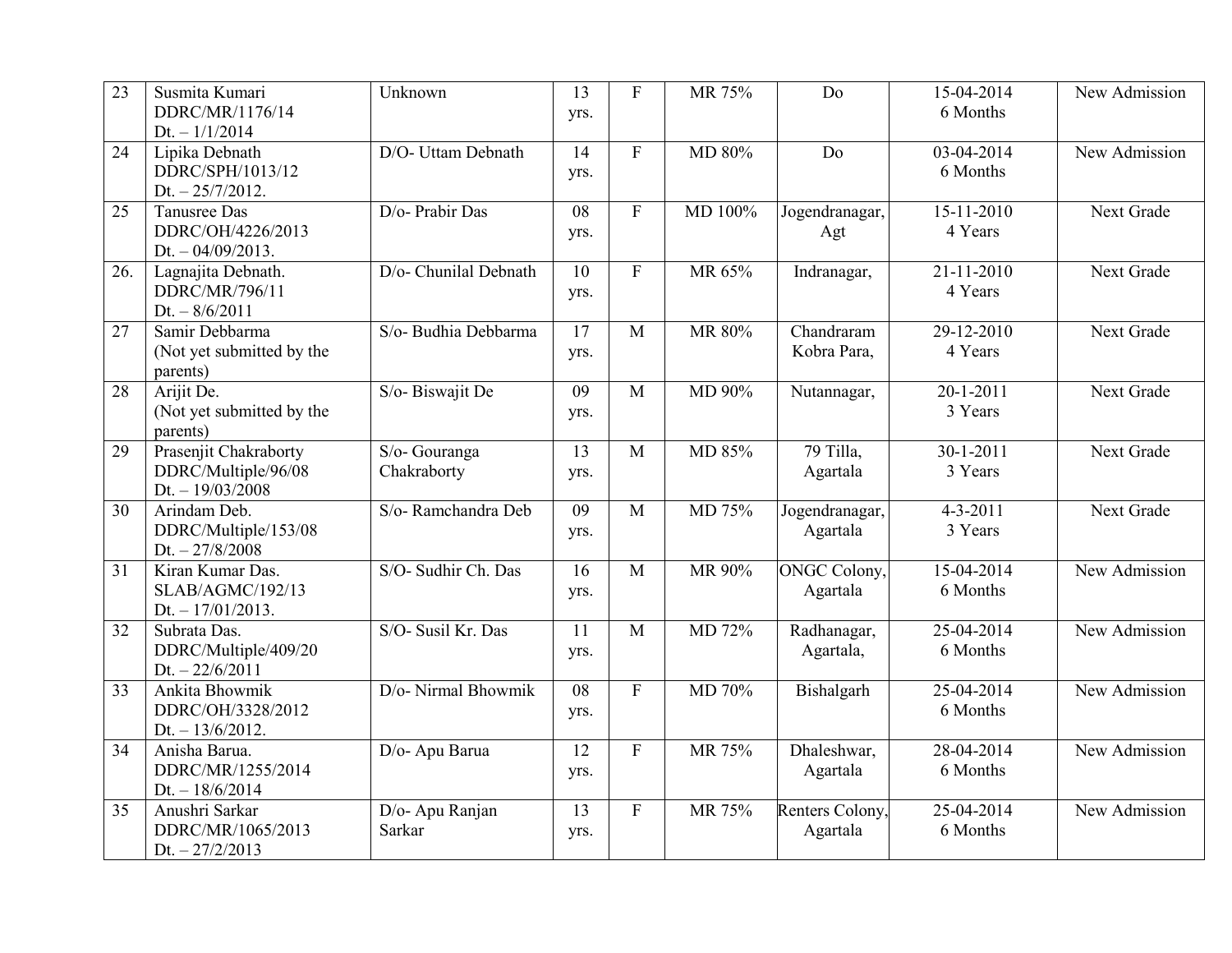| 36              | Shibayan Debnath<br>(Not yet submitted by the | S/o- Manindra Debnath | 10<br>yrs.      | M              | MR 75%  | Chandrapur,<br>Agartala | 25-04-2014<br>6 Months | New Admission |
|-----------------|-----------------------------------------------|-----------------------|-----------------|----------------|---------|-------------------------|------------------------|---------------|
|                 | parents)                                      |                       |                 |                |         |                         |                        |               |
| 37              | Shaoli Debnath                                | D/o- Prafulla Debnath | $\overline{15}$ | $\overline{F}$ | MR 60%  | Dhaleshwar,             | 28-04-2014             | New Admission |
|                 | (Not yet submitted by the                     |                       | yrs.            |                |         | Agartala                |                        |               |
|                 | parents)                                      |                       |                 |                |         |                         |                        |               |
| 38              | Ayush Datta.                                  | S/o- Ashes Datta      | 07              | $\mathbf{M}$   | MR 75%  | Jogendranagar,          | 25-03-2014             | New Admission |
|                 | 493/MR/12 - Dist. Dis. Brd.                   |                       | yrs.            |                |         | Agartala                | 7 Months               |               |
|                 | $Dt. - 1/10/12$                               |                       |                 |                |         |                         |                        |               |
| 39              | <b>Bibek Das.</b>                             | S/o- Bidyut Kanti Das | 10              | M              | MR 60%  | Indranagar,             | 25-04-2014             | New Admission |
|                 | DDRC/MR/805/2011                              |                       | yrs.            |                |         | Agartala                | 6 Months               |               |
| 40              | Dt. $-22/6/2011$                              |                       | 13              | M              |         |                         | 25-04-2014             | New Admission |
|                 | Raj Datta.<br>DDRC/Mul/584/2014               | S/o- Biplab Datta     |                 |                | MD 84%  | A.D. Nagar,             | 6 Months               |               |
|                 | Dt. $-19/9/2014$                              |                       | yrs.            |                |         | Agartala                |                        |               |
| $\overline{41}$ | Rajdeep Basfore.                              | S/o- Shyamal Basfore  | $\overline{08}$ | M              | MD 65 % | Dhaleswar,              | 25-04-2014             | New Admission |
|                 | DDRC/MR/1236/2014                             |                       | yrs.            |                |         | Agartala                | 6 Months               |               |
|                 | $Dt. - 21/05/2014$                            |                       |                 |                |         |                         |                        |               |
| 42              | Tiyasha Bhowmik.                              | D/o-Tapan Bhowmik     | $\overline{07}$ | $\overline{F}$ | MD 100% | Chandrapur,             | $3 - 8 - 2010$         | Next Grade    |
|                 | 300101701723707                               |                       | yrs.            |                |         | Agartala                | 4 Years                |               |
|                 | $Dt. - 22/3/2005$                             |                       |                 |                |         |                         |                        |               |
| 43              | Bablu sarkar.                                 | S/o- Bircharan Sarkar | 13              | M              | MD 85%  | Dhaleshwar,             | 28-04-2014             | New Admission |
|                 | DDRC/Mul/566/2013                             |                       | yrs.            |                |         | Agartala                | 6 Months               |               |
|                 | $Dt. - 11/12/2013$                            |                       |                 |                |         |                         |                        |               |
| 44              | Tushar Ghosh.                                 | S/o-Tapash Ghosh      | $\overline{14}$ | $\overline{M}$ | MD 100% | A.D. Nagar              | $20 - 7 - 2010$        | $-Do-$        |
|                 | (Not yet submitted by the                     |                       | yrs.            |                |         |                         | 4 Years                |               |
| 45              | parents)<br>Anamika Das                       | D/o- Kamalendu Das    | 07              | $\overline{F}$ | MD 85%  |                         | 28-04-2014             | New Admission |
|                 | (Not yet submitted by the                     |                       | yrs.            |                |         | A.D. Nagar,<br>Agartala | 6 Months               |               |
|                 | parents)                                      |                       |                 |                |         |                         |                        |               |
| 46              | Nilakshi Das.                                 | D/o- Niladri Sekhar   | $\overline{15}$ | $\overline{F}$ | MR 60%  | Dhaleshwar,             | 28-04-2014             | New Admission |
|                 | DDRC/MR/1134/2013                             | Das                   | yrs.            |                |         | Agartala                | 6 Months               |               |
|                 | Dt. $-4/9/2013$                               |                       |                 |                |         |                         |                        |               |
| 47              | Mamata Sarkar                                 | D/o- Harimohan Sarkar | $\overline{14}$ | $\overline{F}$ | MR 55 % | Bidyasagar,             | 28-04-2014             | New Admission |
|                 | (Not yet submitted by the                     |                       | yrs.            |                |         | Agartala                | 6 Months               |               |
|                 | parents)                                      |                       |                 |                |         |                         |                        |               |
| 48              | Shilpi Sarkar                                 | D/o- Sanjit Sarkar    | 11              | $\mathbf{F}$   | MD 80%  | Kunaban,                | $09-09-2010$           | Next Grade    |
|                 | (Not yet submitted by the                     |                       | yrs.            |                |         | Bishalgarh              | 4 Years                |               |
|                 | parents)                                      |                       |                 |                |         |                         |                        |               |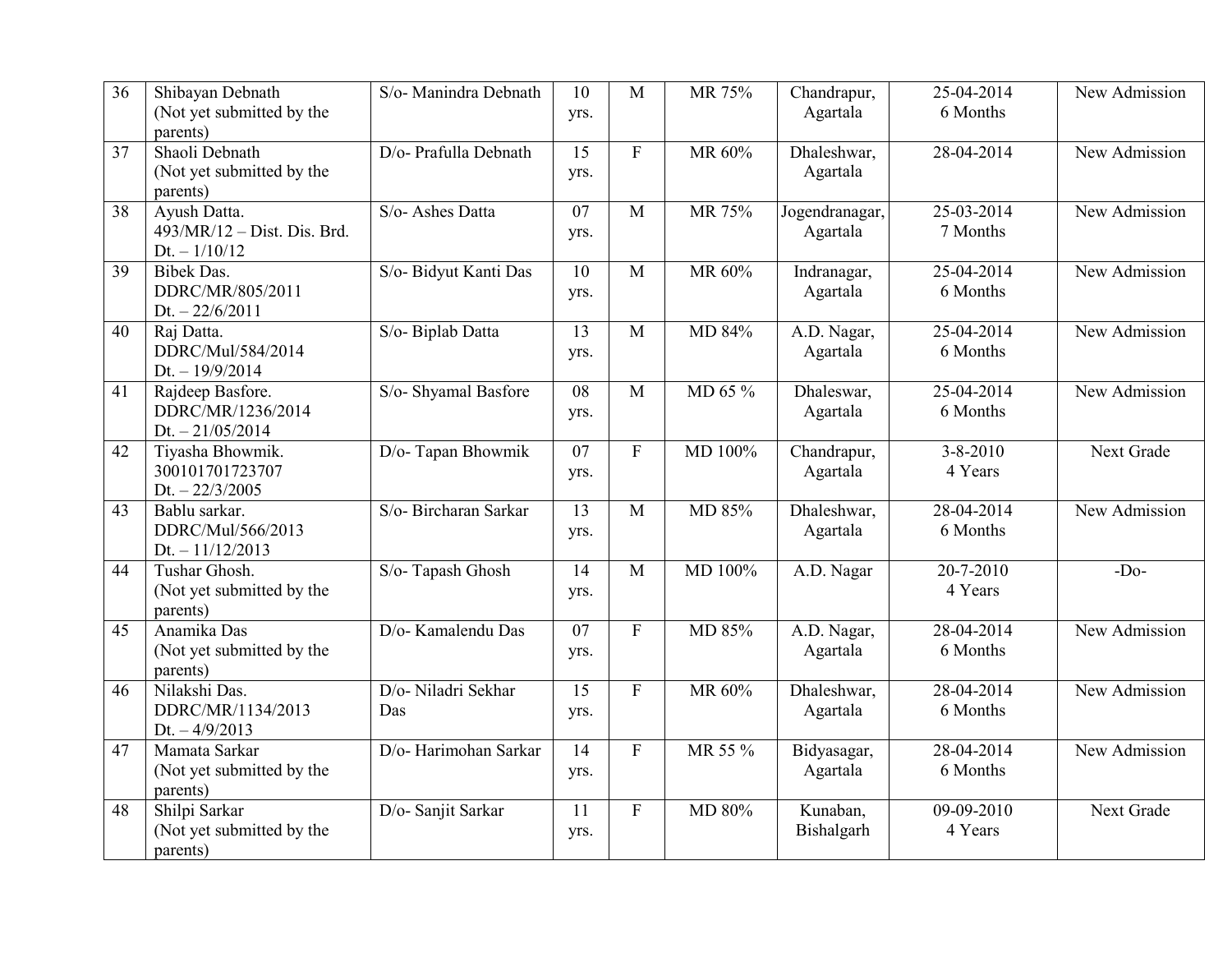| 49 | Subham Chakraborty.                          | S/o-Biswanath          | 09              | M                         | MD 90%    | Ajagar Tilla,<br>Khowai   | 20-10-2010<br>4 Years    | Next grade    |
|----|----------------------------------------------|------------------------|-----------------|---------------------------|-----------|---------------------------|--------------------------|---------------|
|    | 4131 - Spl. Med. Brd.<br>Dt. $-30/11/2005$ . | Cakraborty             | yrs.            |                           |           |                           |                          |               |
| 50 | Sandipa Chowdhury.                           | D/o- Samir Ranjan      | 11              | $\boldsymbol{\mathrm{F}}$ | MD 77%    | Srinagar, A.D.            | $20 - 05 - 2011$         | Next Grade    |
|    | DDRC/Multiple/389/10<br>Dt. $-24/11/2010$ .  | Chowdhury              | yrs.            |                           |           | Nagar                     | 3 Years                  |               |
| 51 | Trijama Aich.                                | D/o-Ramprasad Aich     | 10              | $\mathbf{F}$              | MD 60%    | Gakulnagar,               | $11-04-2014$             | New Admission |
|    | SLAB/AGMC/175/12                             |                        | yrs.            |                           |           | Bishalgarh                | 6 Months                 |               |
|    | $Dt. - 19/12/2012.$                          |                        |                 |                           |           |                           |                          |               |
| 52 | Omkar Das.                                   | S/o- Basana Das        | 10              | M                         | MD 60%    | Madhya Laxmi              | 19-04-2014               | New Admission |
|    | (Not yet submitted by the<br>parents)        |                        | yrs.            |                           |           | Bill, Bishalgarh          | 6 Months                 |               |
| 53 | Amit Acharjee.                               | S/o- Ramu Acharjee     | $\overline{09}$ | $\mathbf M$               | MR 90%    | Madhuban,                 | 22-04-2014               | New Admission |
|    | DDRC/DKL/MR/04/2013.<br>$Dt. - 25/7/2013.$   |                        | yrs.            |                           |           | Bishalgarh                | 6 Months                 |               |
| 54 | Sahil Datta.                                 | S/o - Lt. Sanjoy Datta | 11              | M                         | MR 75%    | Berimura                  | $01 - 04 - 2015$         | New Admission |
|    | DDRC/MR/1079/2013.                           |                        | yrs.            |                           |           | Bamutia                   | 3 Months                 |               |
|    | Dt. $-24/04/2013$ .                          |                        |                 |                           |           |                           |                          |               |
| 55 | Armaan Debbarma.                             | $S/O - Simony$         | 08              | M                         | <b>MR</b> | Baramura                  | $01 - 04 - 2015$         | New Admission |
|    | DDRC/MR/1394/2015.<br>Dt. $-28/01/2015$ .    | Debbarma               | yrs.            |                           |           | Jirania                   | 3 Months                 |               |
| 56 | Diya Deb                                     | D/o - Ganesh Ch. Deb   | 09              | $\mathbf{F}$              | MR 50%    | Kamalpur                  | 03-09-2014               | New Admission |
|    | DDRC/MR/1292/2014.                           |                        | yrs.            |                           |           | Tripura                   | 10 Months                |               |
|    | $Dt. - 27/08/2014.$                          |                        |                 | $\overline{F}$            | MD        |                           |                          |               |
| 57 | Ujjwala Das<br>DDRC/Multiple/434/12.         | $D/O - Sukanta Das$    | 16<br>yrs.      |                           |           | Usha Bazar<br>Natun Nagar | $01-04-2015$<br>3 Months | New Admission |
|    | $Dt. - 18/04/2012.$                          |                        |                 |                           |           |                           |                          |               |
| 58 | Raktim Roy                                   | $S/O -$ Sujit Roy      | 11              | $\overline{M}$            | <b>MR</b> | South Charilam            | $01-04-2015$             | New Admission |
|    | DDRC/MR/CRLM/2014.                           |                        | yrs.            |                           |           | Tripura                   | 3 Months                 |               |
| 59 | Dt. $-27/05/2014$ .<br>Ripan Sarkar,         | S/o - Rajkumar Sarkar  | $\overline{12}$ | $\overline{M}$            | <b>MR</b> | West                      | $01-04-2015$             | New Admission |
|    | DDRC/MR/765/11                               |                        | yrs.            |                           |           | Gakulnagar                | 3 Months                 |               |
|    | Dt. $-09/03/2011$ .                          |                        |                 |                           |           | Bishalgarh                |                          |               |
| 60 | Ankita Saha,                                 | $D/O - Bikram Saha$    | 07              | $\overline{F}$            | MD        | Abhoynagar                | 01-04-2015               | New Admission |
|    | DDRC/OH/4542/2014.                           |                        | yrs.            |                           |           | Agartala                  | 3 Months                 |               |
| 61 | Dt. $-02/04/2014$ .<br>Lokeswar Bhora        | S/o - Megai Ch. Bhora  | 14              | M                         | MD 80%    | Hapania                   | $01-04-2015$             | New Admission |
|    | DDRC/Multiple/29/07.                         |                        | yrs.            |                           |           | Agartala                  | 3 Months                 |               |
|    | $Dt. - 21/03/2007.$                          |                        |                 |                           |           |                           |                          |               |